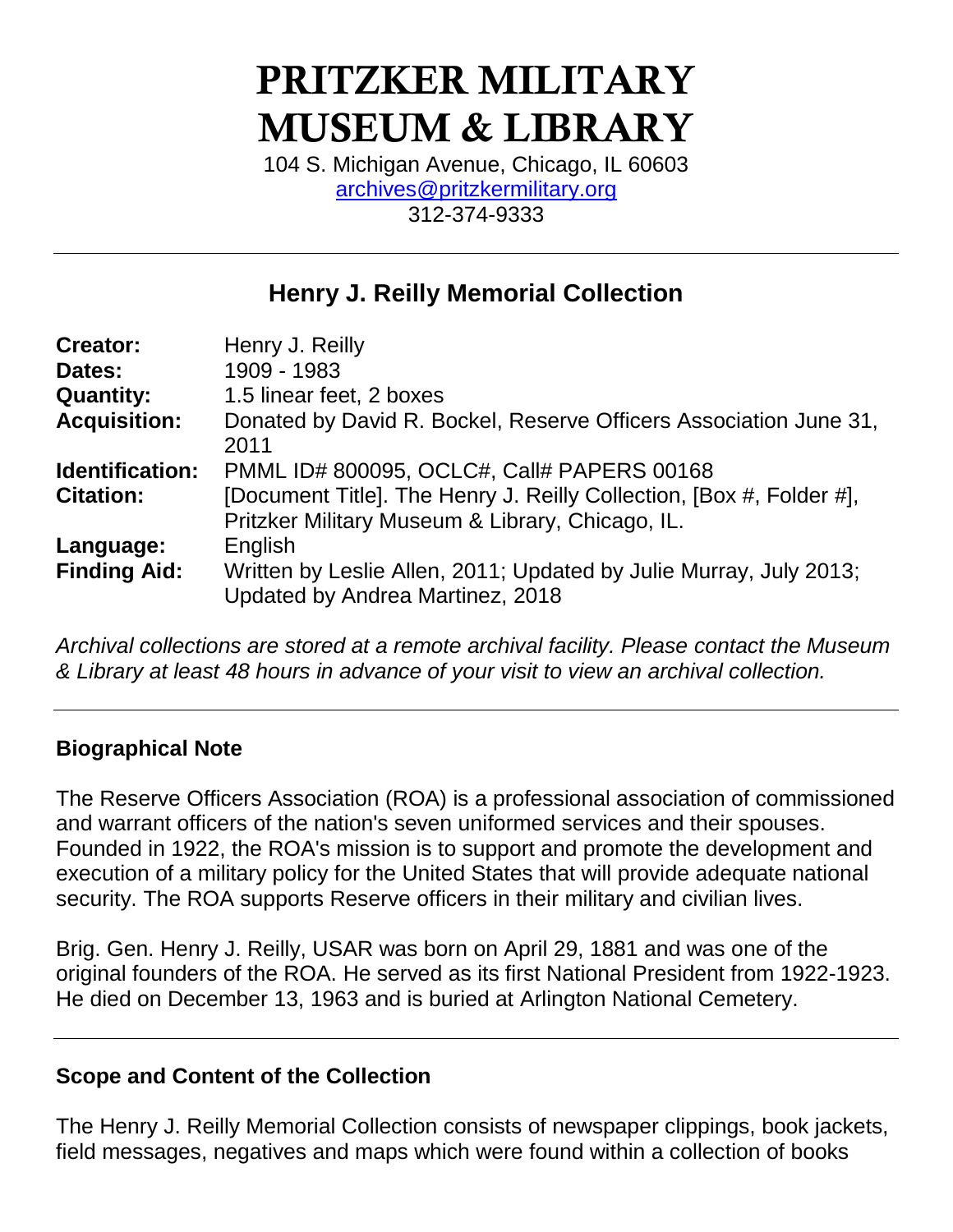donated to the library. The materials range in date from 1909 to 1983. They are arranged into five series by type of material.

# **Arrangement**

# **Series One: Ephemera from Books, 2-Jun-1909 – 22-Jul-1983, Box 1**

This series consists of newspaper clippings, book jackets and book reviews. The items are arranged alphabetically by the title of the book in which they were found.

# **Series Two: Scrapbook, Box 2**

This series consists of a single scrapbook containing 19 newspaper clippings.

#### **Series Three: Journal, Box 2**

This journal contains field messages to the headquarters of the 42nd Division.

#### **Series Four: Negatives, Box 2**

This series consists of two negatives of unknown subjects and dates. They were found placed in a book.

#### **Series Five: Maps, Box 2**

This series consists of eleven maps found in four different books.

# **Rights**

Copyrights held by Reserve Officers Association were transferred to the Pritzker Military Museum & Library. All other rights are held by the author or publisher. Users assume responsibility for following copyright laws as established by US Code Title 17.

# **Access**

Researchers must use reproductions of valuable original documents, unless otherwise granted permission by PMML staff.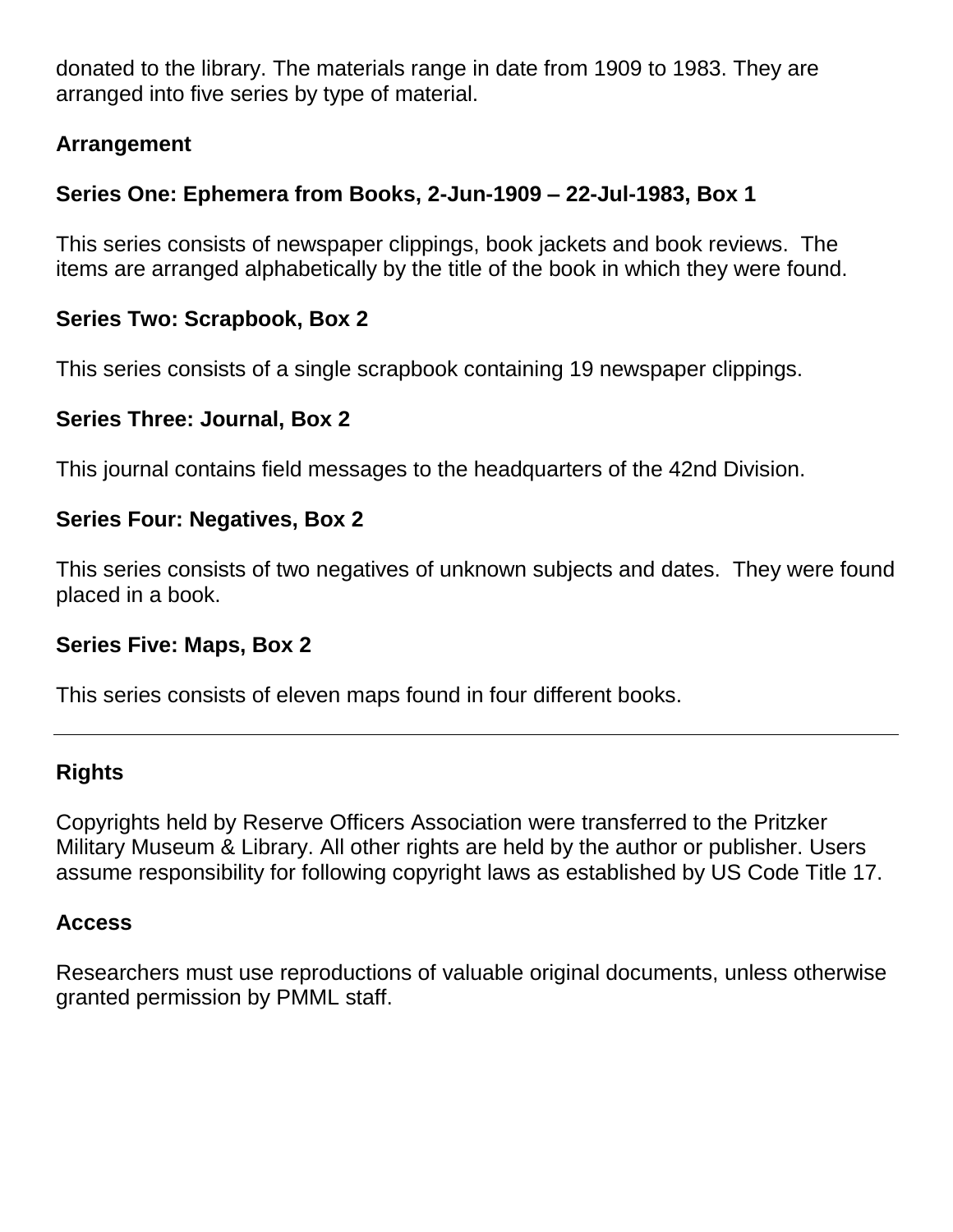# **Separations**

| <b>Description</b><br><b>Item ID</b> |                                                             | Location                      |
|--------------------------------------|-------------------------------------------------------------|-------------------------------|
|                                      | <b>Chronicler of Families, Houses and</b><br><b>Estates</b> |                               |
|                                      | 800095093 Unknown Negative #1                               | <b>Photographs Collection</b> |
|                                      | 800095094 Unknown Negative #2                               | <b>Photographs Collection</b> |

#### **Key Subjects**

This collection is indexed under the following headings in the Library's online catalog. Researchers interested in materials about related topics, persons, or places should search the catalog using these subject headings.

#### **Names**

Reilly, Henry J.

#### **Container List**

|   | <b>Box Folder</b> | Item ID $#$ | Title                                             | <b>Dates</b>            |
|---|-------------------|-------------|---------------------------------------------------|-------------------------|
|   |                   |             | <b>Series One: Ephemera from Books</b>            | 2-Jun-09 -<br>22-Jul-83 |
| 1 | $\mathbf 1$       |             | <b>America and England</b>                        |                         |
|   |                   | 800095001   | Partial dust jacket                               | n.d.                    |
|   | $\mathbf{2}$      |             | <b>Amindra Gamble</b>                             |                         |
|   |                   | 800095002   | Review request note                               | n.d.                    |
| 1 | 3                 |             | <b>Anatole France Himself</b>                     |                         |
|   |                   |             | 800095003 A leaf with a picture of Anatole France | n.d.                    |
| 1 | 4                 |             | <b>Annual Report of the Secretary of War</b>      |                         |
|   |                   | 800095004   | <b>Notes</b>                                      | n.d.                    |
|   |                   | 800095005   | <b>Partial booklet</b>                            | 1923                    |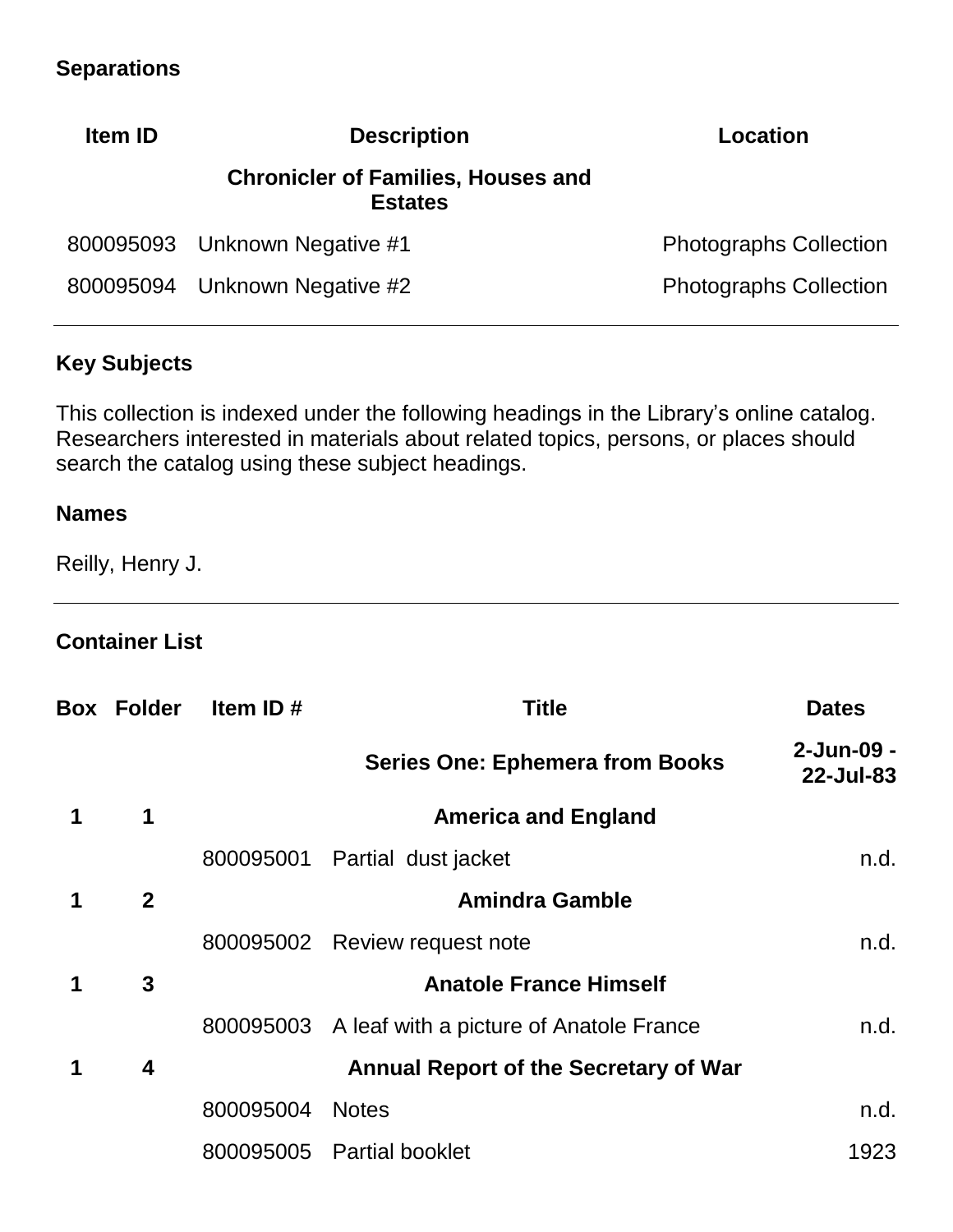| 1 | 5              |           | The Approach Towards a System                               |             |
|---|----------------|-----------|-------------------------------------------------------------|-------------|
|   |                | 800095006 | "Britain's Air Force Widely Scattered",<br>clipping         | n.d.        |
|   |                |           | "England Will Have Long Air Line", clipping                 | n.d.        |
| 1 | 6              |           | <b>Armed Forces of World War II</b>                         |             |
|   |                | 800095007 | Publisher press info                                        | n.d.        |
| 1 | $\overline{7}$ |           | <b>A Texas Titan</b>                                        |             |
|   |                | 800095008 | Army and Navy Register, p. 51 and 52                        | n.d.        |
| 1 | 8              |           | <b>Book of the American Indian</b>                          |             |
|   |                | 800095009 | Postcard addressed to Mrs. Milnor Roberts                   | $1$ -Jul-28 |
|   |                | 800095010 | Map sketch                                                  | n.d.        |
|   |                | 800095011 | Pittsburgh Post-Gazette, clipping                           | 15-Dec-28   |
|   |                | 800095012 | Madonna print                                               | n.d.        |
| 1 | 9              |           | <b>Breaking the Silence</b>                                 |             |
|   |                | 800095013 | Partial book jacket for book by Gaffney                     | n.d.        |
| 1 | 10             |           | <b>Chicago Through the Eyes of Business</b>                 |             |
|   |                | 800095014 | Dinner program for Better Business for<br>Chicago           | 9-Apr-30    |
| 1 | 11             |           | <b>Chronicler of Families, Houses and</b><br><b>Estates</b> |             |
|   |                | 800095015 | <b>Program of Exercises</b>                                 | $2$ -Jun-09 |
|   |                |           | 800095016 "DAR Unveil Tablet", clipping                     | n.d.        |
|   |                | 800095017 | "DAR Unveil Tablet to Gen. Forbes",<br>clipping             | n.d.        |
| 1 | 12             |           | <b>Famous First Flights That Changed</b><br><b>History</b>  |             |
|   |                | 800095018 | Book review info                                            | 17-Jan-69   |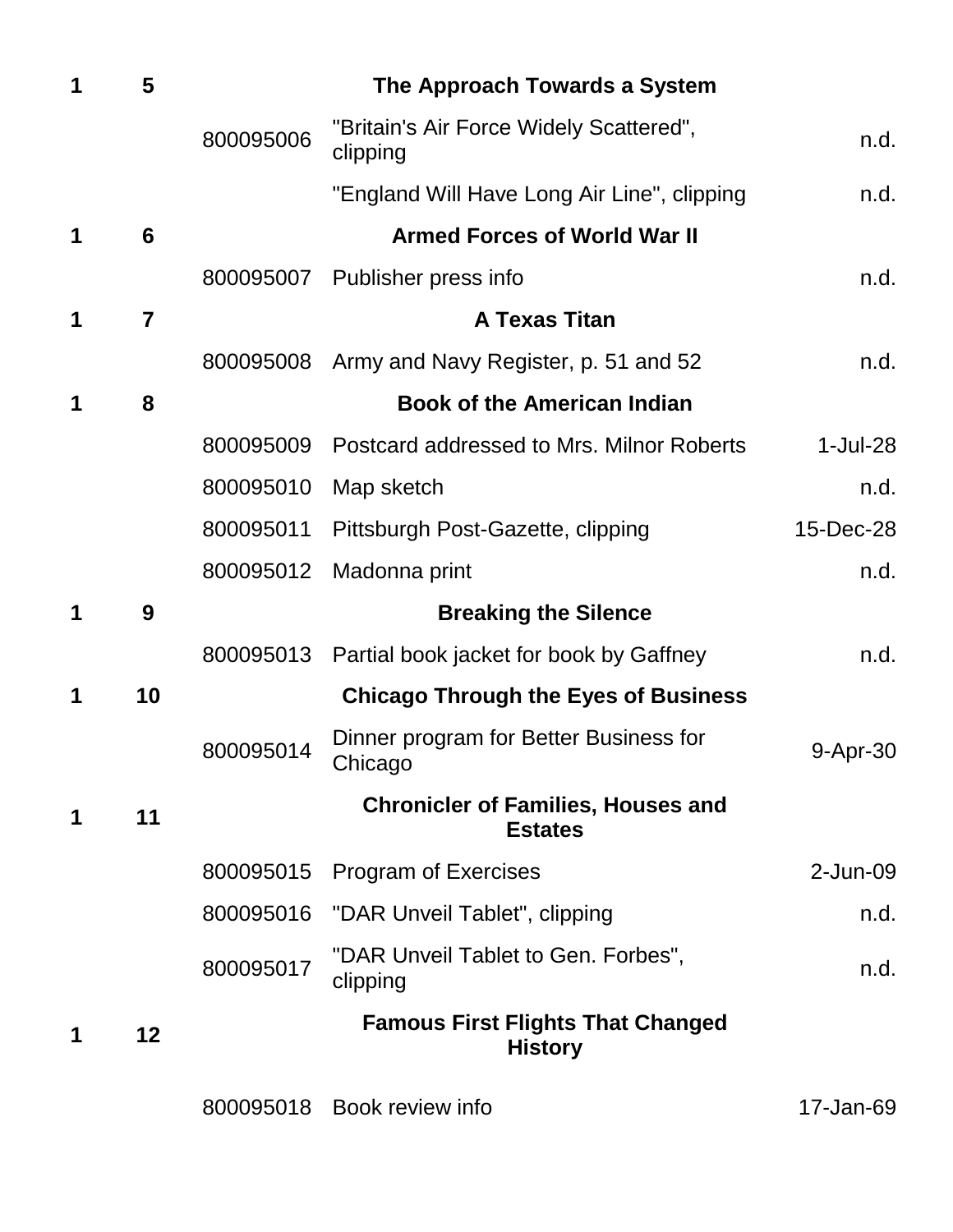| 1 | 13 |           | <b>Foreign Relations of the United States</b>                                  |                                    |
|---|----|-----------|--------------------------------------------------------------------------------|------------------------------------|
|   |    |           | 800095019 Account of Battle for Quemoy                                         | 25-oct-1949<br>$-26$ -oct-<br>1949 |
| 1 | 14 |           | <b>For Permanent Victory</b>                                                   |                                    |
|   |    | 800095020 | Partial dust jacket                                                            | n.d.                               |
| 1 | 15 |           | The Foundations of the Science of War                                          |                                    |
|   |    | 800095021 | "New Armies For Old", Current History                                          | Mar-33                             |
| 1 | 16 |           | <b>The Great Pacific War</b>                                                   |                                    |
|   |    |           | 800095022 Partial dust jacket                                                  | n.d.                               |
| 1 | 17 |           | <b>Heroes All!</b>                                                             |                                    |
|   |    | 800095023 | <b>Pictures of Medals</b>                                                      | n.d.                               |
| 1 | 18 |           | <b>Hoover Institution on War, Revolution</b><br>and Peace                      |                                    |
|   |    | 800095024 | Report                                                                         | <b>Nov-82</b>                      |
|   |    | 800095025 | Letter to Maj. Gen. J. Milnor Roberts                                          | 22-Jul-83                          |
| 1 | 19 |           | <b>Imperial Military Geography</b>                                             |                                    |
|   |    | 800095026 | "Argentina", clipping                                                          | n.d.                               |
|   |    | 800095027 | "Soviet Union", clipping                                                       | n.d.                               |
|   |    | 800095028 | "Antarctica-National Claims and Airfield<br>Site", clipping                    | n.d.                               |
|   |    | 800095029 | "Britain To Reopen Maldive Air Base",<br>clipping                              | n.d.                               |
|   |    | 800095030 | "Taipei's Defense Minister Cites 'Restraint'<br>on Striking at Reds", clipping | n.d.                               |
|   |    | 800095031 | "Tension Renewed in Taiwan Region",<br>clipping                                | n.d.                               |
|   |    | 800095032 | "Polar Seaway Limited", clipping                                               | 1958                               |
|   |    | 800095033 | "2 Tips of Sakhalin Threat to Japan",                                          | n.d.                               |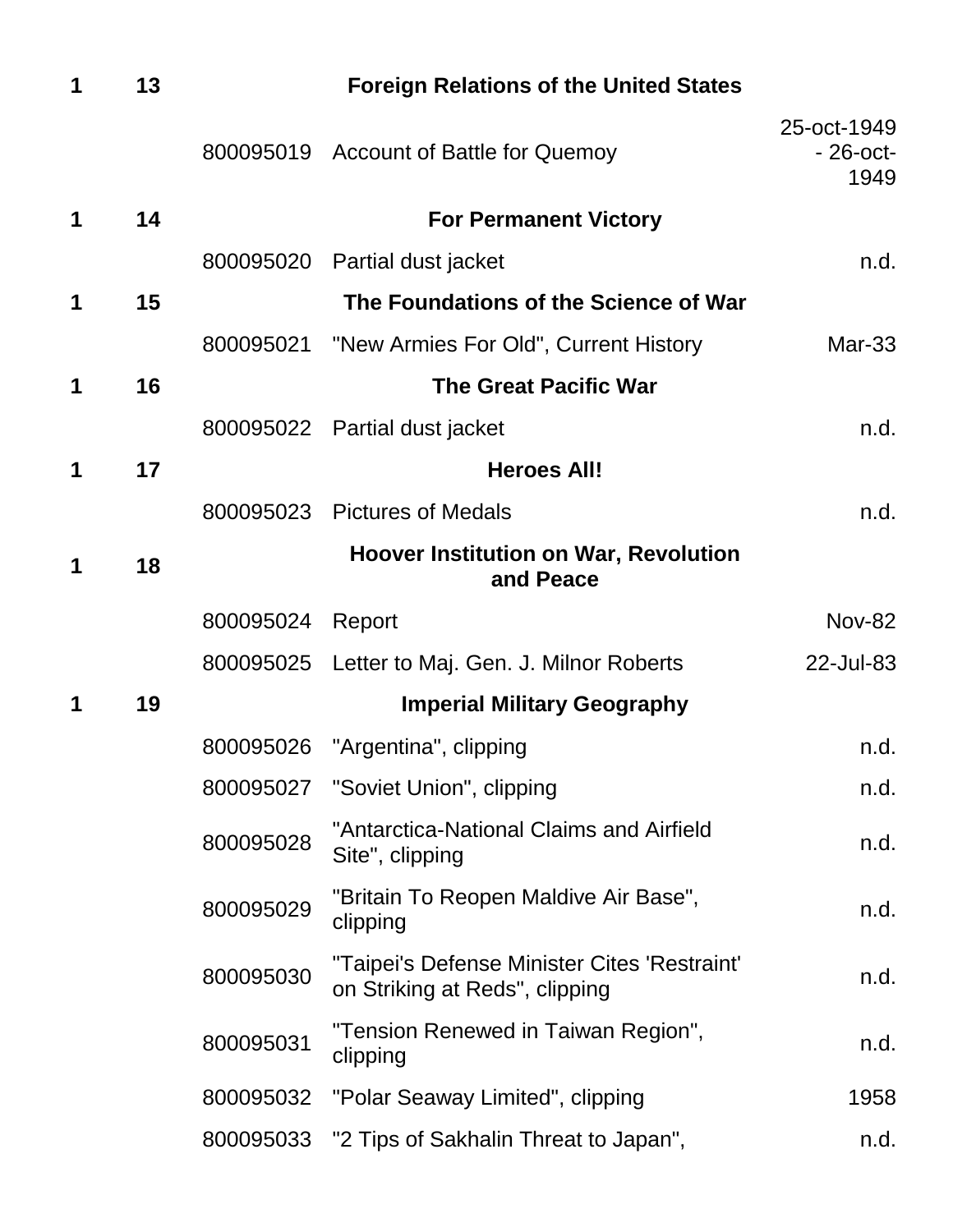|   |    |           | clipping                                                                    |           |
|---|----|-----------|-----------------------------------------------------------------------------|-----------|
|   |    | 800095034 | "Japan Bolsters Hokkaido Island", clipping                                  | n.d.      |
|   |    | 800095035 | "South African Armed Forces", clipping                                      | n.d.      |
|   |    | 800095036 | "The Changing British Commonwealth-And<br>Pressures Affecting It", clipping | n.d.      |
|   |    | 800095037 | "Proposed Jordan Valley Project", clipping                                  | n.d.      |
|   |    |           | 800095038 "Guerrilla Warfare", clipping                                     | 5-May-56  |
| 1 | 20 |           | <b>Imperial Woman</b>                                                       |           |
|   |    | 800095039 | Partial dust jacket                                                         | n.d.      |
| 1 | 21 |           | <b>Life of Christ</b>                                                       |           |
|   |    | 800095040 | Partial dust jacket                                                         | n.d.      |
| 1 | 22 |           | Ludendorff                                                                  |           |
|   |    | 800095041 | Partial dust jacket                                                         | n.d.      |
| 1 | 23 |           | <b>Marshal Foch</b>                                                         |           |
|   |    | 800095042 | <b>Reviews of Aston's work</b>                                              | 26-Jan-30 |
| 1 | 24 |           | <b>MASH, Central America</b>                                                |           |
|   |    | 800095043 | <b>Review notice</b>                                                        | n.d.      |
| 1 | 25 |           | <b>The Memoirs of General Wrangel</b>                                       |           |
|   |    | 800095044 | "Why Soviet Russia Had to Wait for<br>Recognition", clipping                | n.d.      |
| 1 | 26 |           | <b>The New Merchant Marine</b>                                              |           |
|   |    | 800095045 | "Scuttle the Merchant Marine or Advertise"                                  | n.d.      |
| 1 | 27 |           | <b>The New World</b>                                                        |           |
|   |    | 800095046 | "Notable New Books"                                                         | n.d.      |
| 1 | 28 |           | <b>Nuclear Weapons and Foreign Policy</b>                                   |           |
|   |    |           | 800095047 Partial dust jacket                                               | n.d.      |
| 1 | 29 |           | <b>Organization and Tactics</b>                                             |           |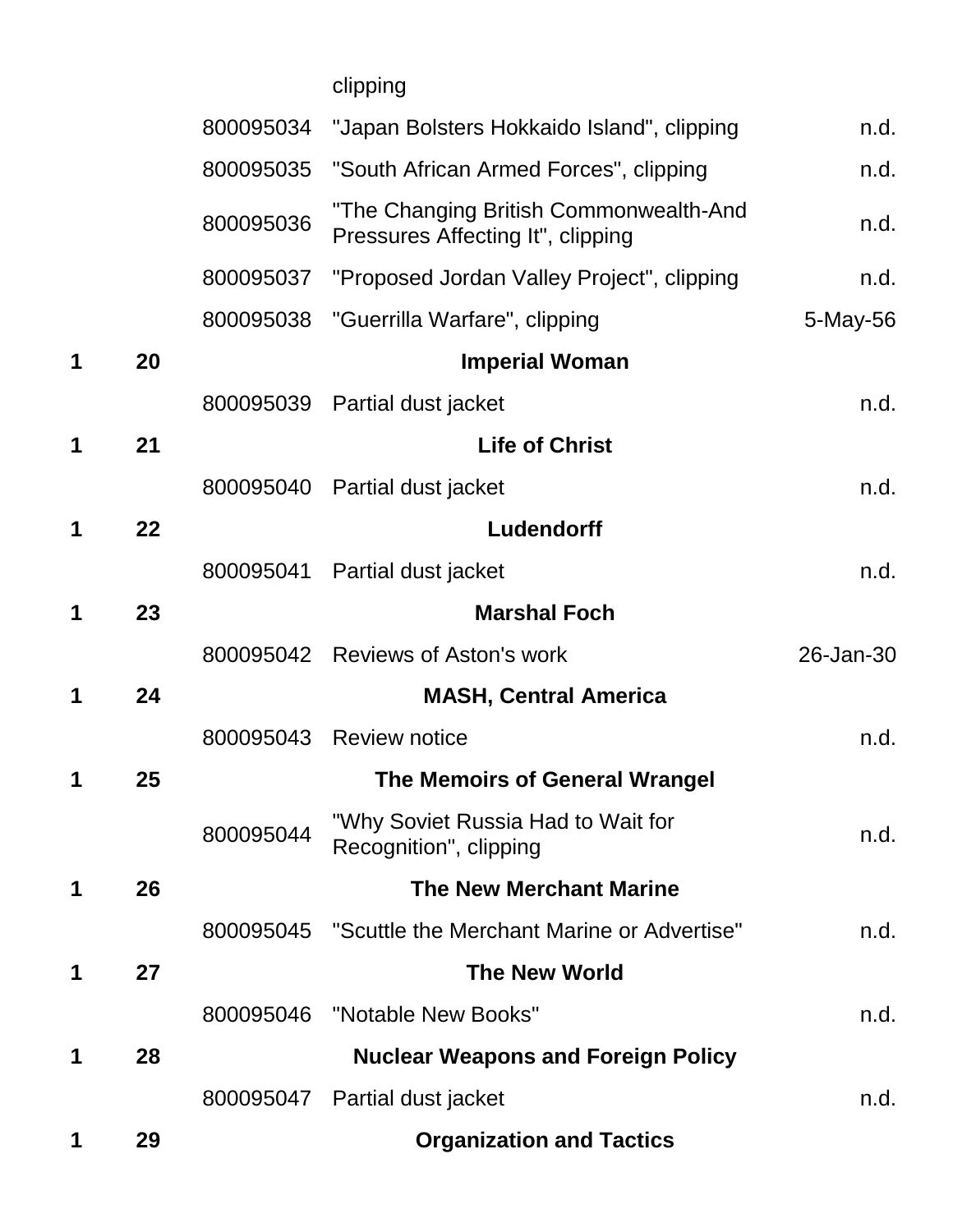|   |    |           | 800095048 "Pasay Cavalry Barracks"                                 | n.d. |
|---|----|-----------|--------------------------------------------------------------------|------|
| 1 | 30 |           | <b>Realities of War</b>                                            |      |
|   |    | 800095049 | Partial news clipping                                              | n.d. |
| 1 | 31 |           | <b>The Red Network</b>                                             |      |
|   |    | 800095050 | Partial dust jacket                                                | n.d. |
|   |    | 800095051 | "The Lady Patriot Replies"                                         | n.d. |
| 1 | 32 |           | <b>The Rising Tide of Colour</b>                                   |      |
|   |    | 800095052 | "Points in 'The Rising Tide of Colour'",<br>manuscript (2 sheets)  | n.d. |
| 1 | 33 |           | <b>Sayonara</b>                                                    |      |
|   |    | 800095053 | Partial dust jacket                                                | n.d. |
| 1 | 34 |           | <b>Science and Government</b>                                      |      |
|   |    | 800095054 | "Hoof-in-Mouth Notes", clipping x2                                 | n.d. |
|   |    | 800095055 | Photo clipping of cars stuck in snow x2                            | n.d. |
|   |    | 800095056 | "The Molotov 'Mystery'", clipping                                  | n.d. |
|   |    | 800095057 | "Tells How Latin Reds Get Arms from<br>Fidel", clipping            | n.d. |
|   |    | 800095058 | Postcard addressed to General H.J. Reilly                          | 1961 |
|   |    | 800095059 | Postcard addressed to General H.J. Reilly                          | 1961 |
|   |    | 800095060 | "Bourguiba's Olive Branch", clipping                               | n.d. |
|   |    | 800095061 | "Germany's Record Assailed", clipping                              | n.d. |
|   |    | 800095062 | "Englishmen of Power and Place on the<br>Road That Led to Munich", | n.d. |
|   |    | 800095063 | "Top Scientists on the New Frontier",<br>clipping                  | n.d. |
| 1 | 35 |           | <b>Shambhala</b>                                                   |      |
|   |    | 800095064 | Partial dust jacket                                                | n.d. |
| 1 | 36 |           | <b>Sherman</b>                                                     |      |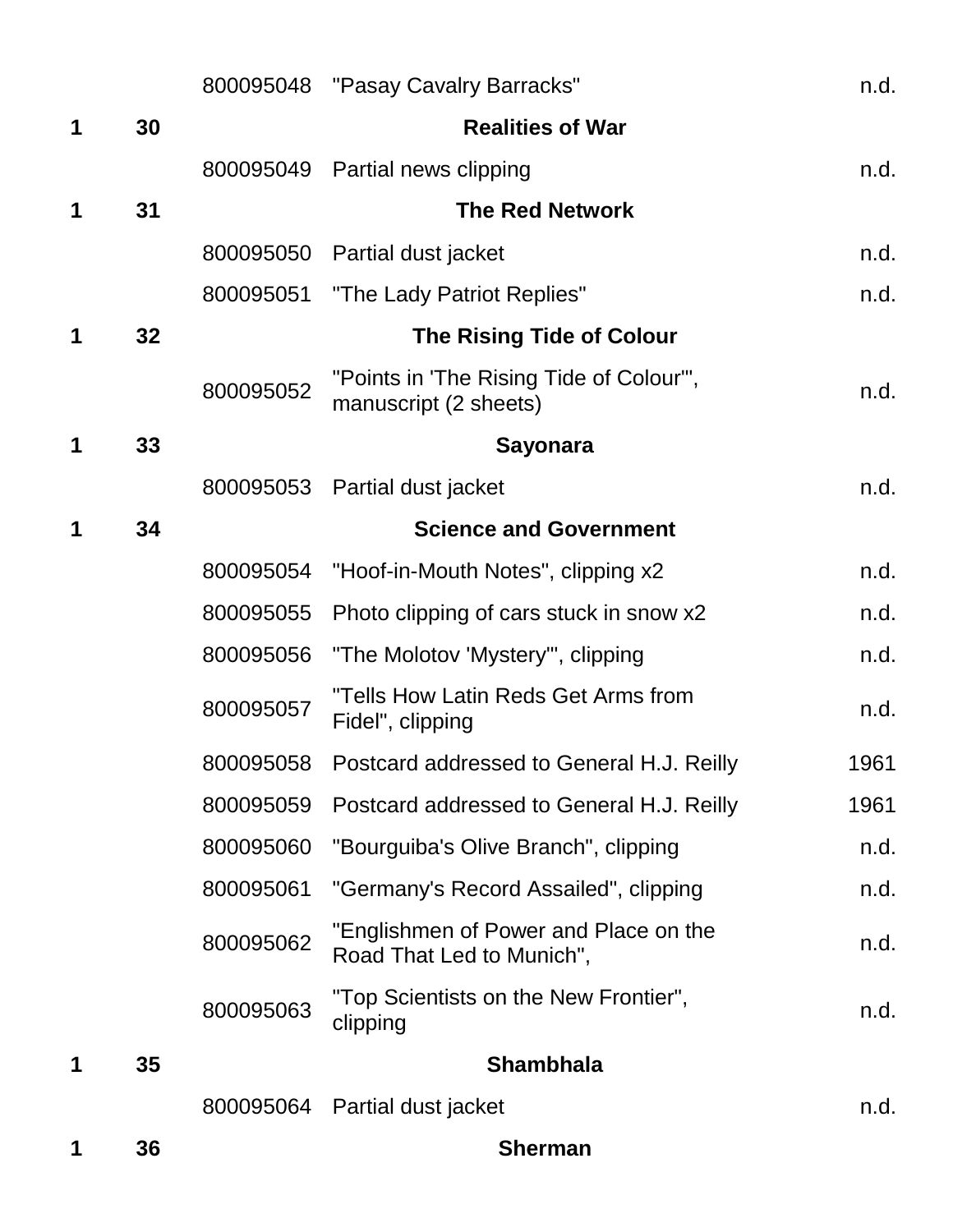|   |    |           | 800095065 Review of "Sherman", clipping                                | 24-Nov-29 |
|---|----|-----------|------------------------------------------------------------------------|-----------|
| 1 | 37 |           | The Soldier and the State                                              |           |
|   |    | 800095066 | Partial dust jacket                                                    | n.d.      |
| 1 | 38 |           | Soul!                                                                  |           |
|   |    | 800095067 | "The Immortal Cosmic Harmony as a<br>Scientist Conceives It", clipping | n.d.      |
| 1 | 39 |           | <b>Soviet Sources of Military Doctrine and</b><br><b>Strategy</b>      |           |
|   |    | 800095068 | <b>Review notice</b>                                                   | n.d.      |
| 1 | 40 |           | <b>Soviet Stategy in the Nuclear Age</b>                               |           |
|   |    | 800095069 | Partial dust jacket                                                    | n.d.      |
| 1 | 41 |           | <b>Statesmanship on War</b>                                            |           |
|   |    | 800095070 | Partial dust jacket                                                    | n.d.      |
| 1 | 42 |           | <b>The Story of Atlantis</b>                                           |           |
|   |    | 800095071 | "Real Eden Claimed in Cashmir Valley",<br>clipping                     | 8-Apr-29  |
| 1 | 43 |           | <b>Studies in the Leading of Troops</b>                                |           |
|   |    | 800095072 | "Yinkua", hand-drawn map                                               | n.d.      |
| 1 | 44 |           | <b>Ultra and Mediterranean Strategy</b>                                |           |
|   |    | 800095073 | Review info from publisher                                             | n.d.      |
| 1 | 45 |           | <b>The Uncertain Trumpet</b>                                           |           |
|   |    |           | 800095074 Review of "The Uncertain Trumpet"                            | 1960      |
| 1 | 46 |           | <b>War and Peace</b>                                                   |           |
|   |    | 800095075 | "Reader's Guideto War and Peace",<br>booklet                           | n.d.      |
| 1 | 47 |           | Wellington                                                             |           |
|   |    | 800095076 | Partial dust jacket                                                    | n.d.      |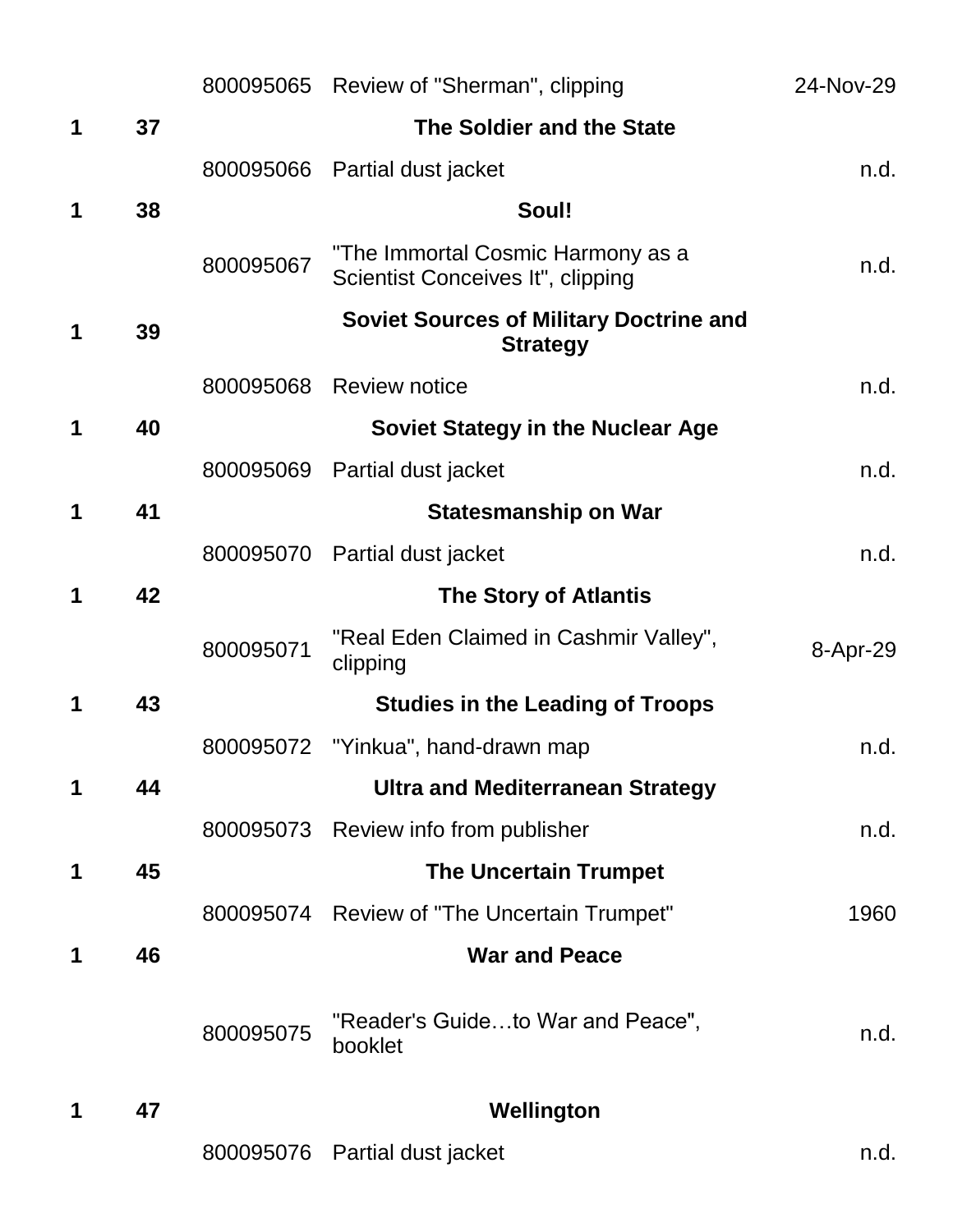| 1            | 48 |           | <b>The Women's Army Corps</b>                                            |           |
|--------------|----|-----------|--------------------------------------------------------------------------|-----------|
|              |    | 800095077 | 8 p. manuscript and prospectus entitled<br>"The Women's Army Corp"       | n.d.      |
| 1            | 49 |           | <b>Unknown Source, clippings</b>                                         |           |
|              |    | 800095078 | "Aircraft Carrier Tonnage", clipping                                     | n.d.      |
|              |    | 800095079 | Army and Navy Register, p. 488                                           | n.d.      |
|              |    | 800095080 | Chicago Sunday Tribune, full page                                        | 4-Oct-31  |
|              |    | 800095081 | "Col. House Contrasts Two Conferences",<br>clipping                      | 23-Feb-30 |
|              |    | 800095082 | "Extra Session Believed Sure as Congress<br>Lags in Work", clipping      | n.d.      |
|              |    | 800095083 | "Gen. Fuller Asks 18,000 Marines", clipping                              | n.d.      |
|              |    | 800095084 | "Human Race Sprang Up in 4 Spots, Study<br>of Blood Indicates", clipping | n.d.      |
|              |    | 800095085 | "Maj. Gen. Fuqua Calls Infantry<br>'Undermanned'", clipping              | n.d.      |
|              |    | 800095086 | New York Herald Tribune, full page                                       | 8-Dec-35  |
|              |    | 800095087 | "Roar of Cities Has Musical Undertone",<br>clipping                      | n.d.      |
|              |    | 800095088 | "See Important Change in U.S. Naval<br>Policy", clipping                 | n.d.      |
|              |    | 800095089 | "Through Economy", clipping                                              | n.d.      |
|              |    | 800095090 | "U.S. Said To Back Japan on Kuriles",<br>clipping                        | n.d.      |
|              |    |           | Series Two: Scrapbook                                                    |           |
| $\mathbf{2}$ |    | 800095091 | The Chicago Tribune Scrap Book                                           | n.d.      |
|              |    |           | Page 1, "Menace to World in Doctrines of<br>Pan-Orientalism"             | n.d.      |
|              |    |           | Page 2, "Contact of Races Greatest<br><b>Problem for All Nations"</b>    | n.d.      |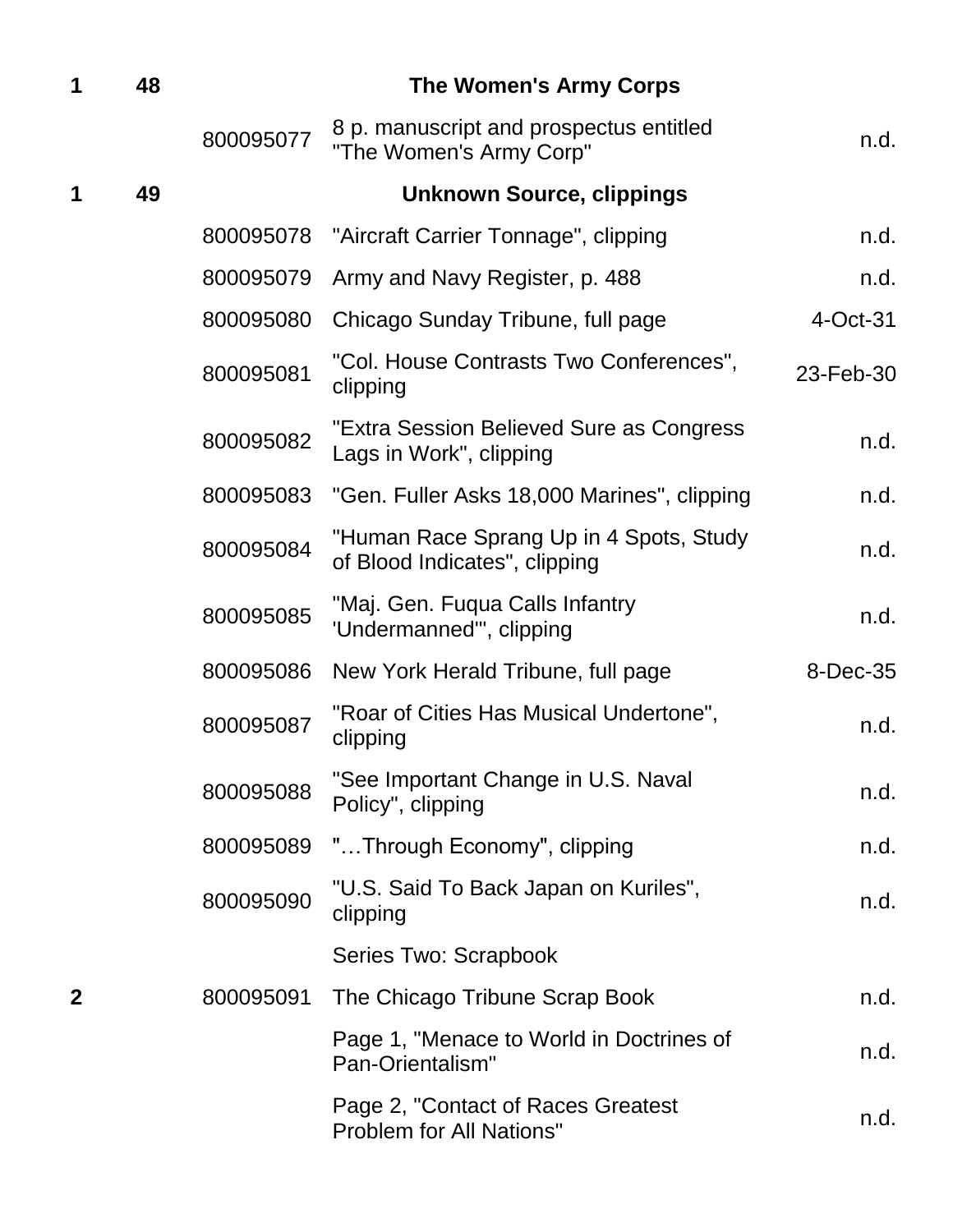| Page 5, "Fear Stability of China Under<br><b>Present Leaders"</b>       | n.d. |
|-------------------------------------------------------------------------|------|
| Page 7, "Peril to America from Neglect of<br><b>War Preparation"</b>    | n.d. |
| Page 8, "U.S. on Defensive by Canal<br>Opening"                         | n.d. |
| Page 10, "Sees Menace to Monroe"<br>Doctrine"                           | n.d. |
| Page 12, "Now Is the Time To Decide<br><b>Status of Jap Residents"</b>  | n.d. |
| Page 14, "Traffic in Opium Menace to Life<br>of Chinese Republic"       | n.d. |
| Page 16, "Fortify or Lose Canal to Enemy,<br>Big U.S. Problem"          | n.d. |
| Page 17, "U.S. Control In the Philippines of<br><b>Great Value"</b>     | n.d. |
| Page 20, "Aggressive Japan Seeks Morer<br><b>Room For It's Natives"</b> | n.d. |
| Page 22, "Lack of Loyalty Holds China<br>Back"                          | n.d. |
| Page 23, "U.S. Diplomacy For Open Door<br>in China Proves A Failure"    | n.d. |
| Page 25, "Calls U.S. Ally of Powers; All<br><b>Hold China in Check"</b> | n.d. |
| Page 27, "Nations' Knives Threatening to<br>Dismember China"            | n.d. |
| Page 30, "Calls U.S. Foe to China's<br>Progress"                        | n.d. |
| Page 31, "Immigrant from Orient Menace to<br>U.S. Future Peace"         | n.d. |
| Page 35, "Japan and Russia in Agreement<br>on Dividing Orient"          | n.d. |
| Page 37, "Yankee Disliked on Caste                                      | n.d. |